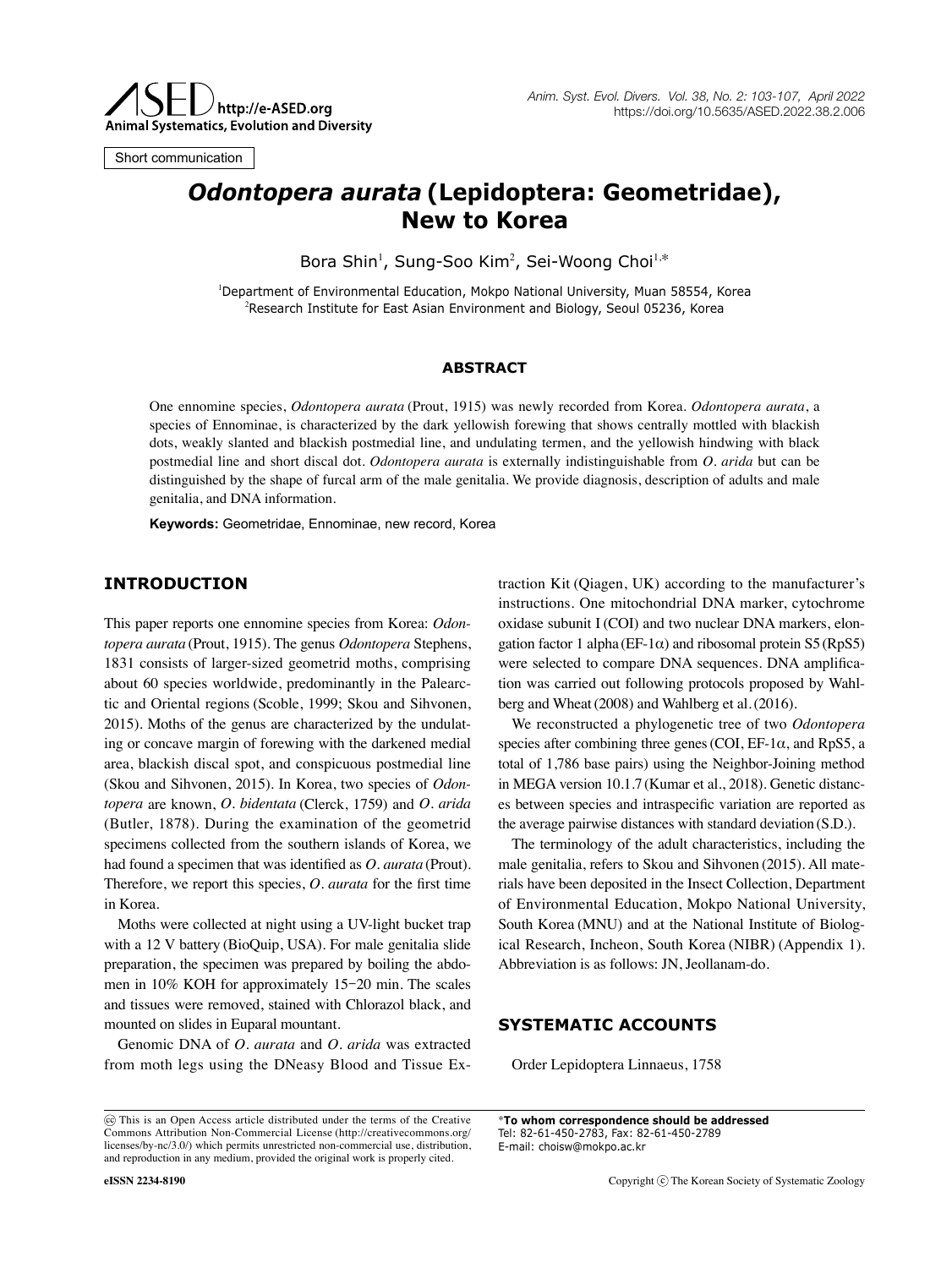Family Geometridae Leach, 1815 Subfamily Ennominae Duponchel, 1845

Genus *Odontopera* Stephens, 1831

Type species: *Phalaena bidentata* Clerck, 1759.

- = *Aethiopodes* Warren, 1902 (TS: *Azelina indecoraria* Walker, 1866)
- = *Caripetodes* Warren, 1895 (TS: *Colotois kametaria* Felder & Rogenhofer, 1875)
- = *Cenoctenucha* Warren, 1897 (TS: *Crocallis similaria* Moore, 1888)
- = *Corotia* Moore, 1868 (TS: *Corotia cervinaria* Moore, 1867)
- = *Lioptilesia* Wehrli, 1936 (TS: *Gonodontis prolita* Wehrli, 1936)
- = *Niphonissa* Butler, 1878 (TS: *Niphonissa arida* Butler, 1878)
- = *Paragonodontis* Wehrli, 1936 (TS: *Gonodontis postobscura* Wehrli, 1936)

#### 1\**Odontopera aurata* **(Prout, 1915)(Figs. 1, 2A, 2C)**

**Material examined.** 1 male, Korea: JN: Yeosu, Is. Geomun-do, 34°2ʹ17ʺN, 127°17ʹ17ʺE, 28 Sep 2017, Sei-Woong Choi leg.(NIBR specimen no. 120000503075).



**Fig. 1.** *Odontopera aurata* in Korea. Scale bar=10 mm.



**Fig. 2.** Male genitalia of *Odontopera aurata* and *O. arida* in Korea. A, C, *O. aurata*; B, D, *O. arida*. Scale bars: A-D=2 mm.

Korean name: 1\*검은줄갈고리가지나방 (신칭)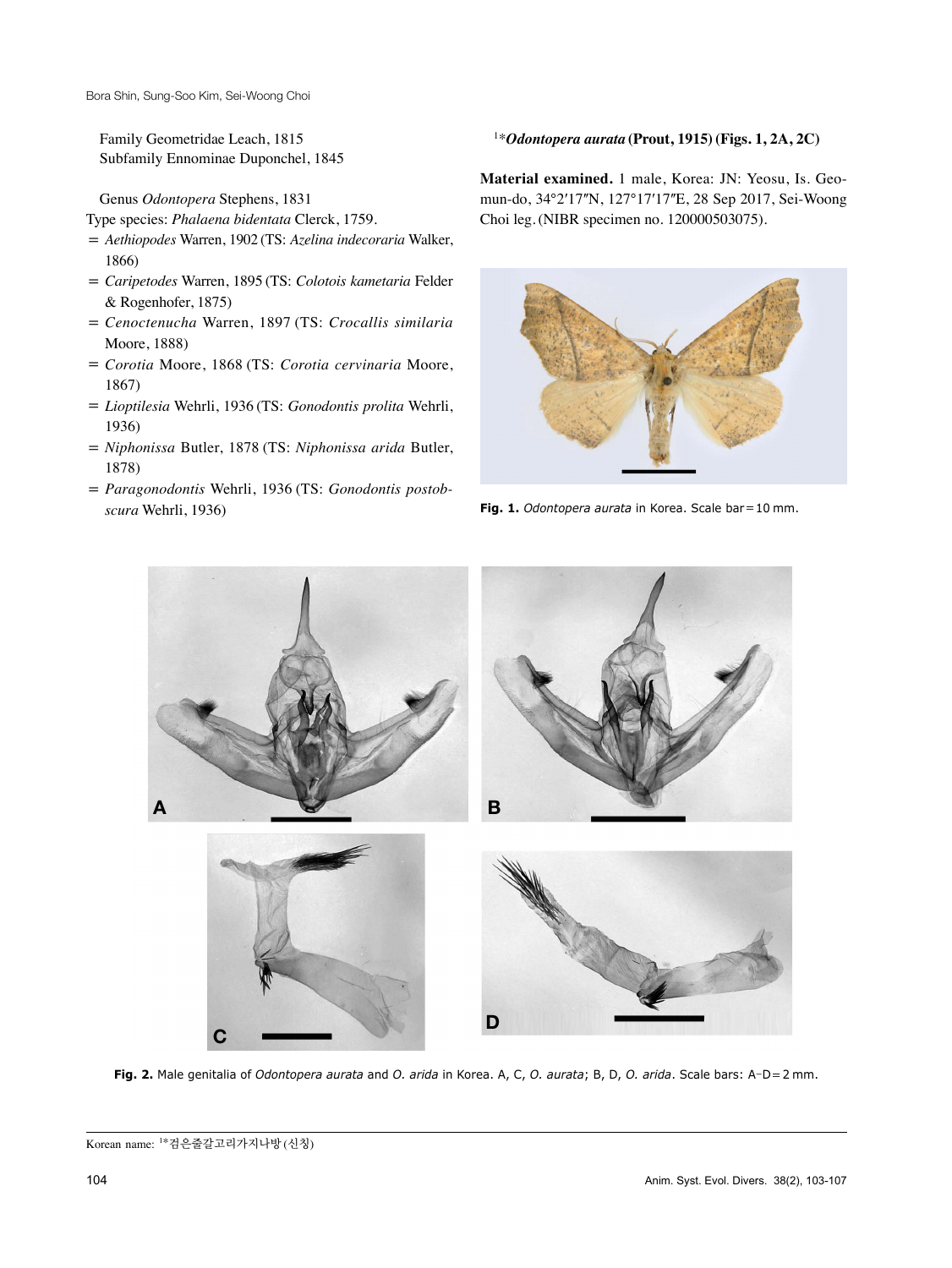

**Fig. 3.** Neighbor-joining tree of *Odontopera arida* and *O. aurata* from Korea using three combined DNA sequences (COI, EF-1α, and RpS5, a total of 1,786 base pairs).

**Diagnosis.** *Odontopera aurata* is externally indistinguishable from *O. arida*: both species show the dark yellowish forewing, mottled with blackish dots, blackish and undulating antemedial line, weakly slanted and blackish postmedial line, and undulating termen, and the yellowish hindwing with black postmedial line and short discal dot. *Odontopera aurata* can be distinguished from *O. arida* by the genitalia examination. The male genitalia of *O. aurata* can be distinguished by the long and strongly tapered uncus, the well-developed gnathos with a sharply pointed medial arm, the long furcal arm, the hairy hump-shaped costa process of valva, and the apical spinular processes and spinular cornuti on the aedeagus. The male genitalia of *O. aurata* (Fig. 2A, C) can be distinguished from those of *O. arida* (Fig. 2B, D) by the medially strongly curved furcal arm and the rectangular juxta.

**Description.** Wingspan 42 mm. Head. Antennae bipectinate with long pectinations in male; frons broad, mixed with yellowish white and ochreous scales; labial palpi short, about 1.5 times to eye diameter, barely projected beyond frons, mixed with yellowish and ochreous scales. Body with yellowish and ochreous long hairs. Forewing dark yellowish in ground color, mottled with blackish dots; antemedial line brownish, undulating; postmedial line blackish, slanted in right angle; central fasica strongly tapered from costa to dorsum, discal dot indistinct, whitish dot; termen costally undulating, medially projected. Hindwing yellowish in ground color, mottled with blackish dots; discal dot short, blackish; postmedial line costally indistinct, medially and dorsally light blackish and straight; subtermen dorsally more blackish dots. Male genitalia (Fig. 2A, C): Uncus long, about equal to the length of tegumen, basally broad and strongly tapering, apex sharply pointed; gnathos well developed, medially fused to a long, sclerotized process with dentate distal and medial surfaces; transtilla simple, thin and weakly sclerotized without process; juxta rectangular, sclerotized, furcal arm developed with a pair of long horn-shaped processes; saccus short, rounded. Valva basally relatively broad and tapered to distal part; costa long, slender, distally with a hairy hump-shaped process; sacculus long, ventrally sclerotized, basally straight, medially expanded, distally thin. Aedeagus rod-shaped, apex with several long spinular processes; vesica tubular with a patch of long dense spinular cornuti.

**Distribution.** Korea and Japan.

**Biology.** Larvae feed on *Castanea* species (Fagaceae), and *Camellia sinensis* (L.) Kuntze (Theaceae) in Japan (Sato, 2011).

**DNA taxonomy.** We sequenced 6 specimens of *Odontopera arida* and one specimen of *O. aurata* from Korea (Appendix 1). The intraspecific genetic variation in *O. arida* was 3.73%  $(\pm 2.97 \text{ S.D.})$ . The genetic distance of three combined DNA sequences between *O. aurata* and *O. arida* was 9.42% (± 3.17 S.D.)(Fig. 3).

### **ORCID**

Bora Shin: https://orcid.org/0000-0002-0081-0711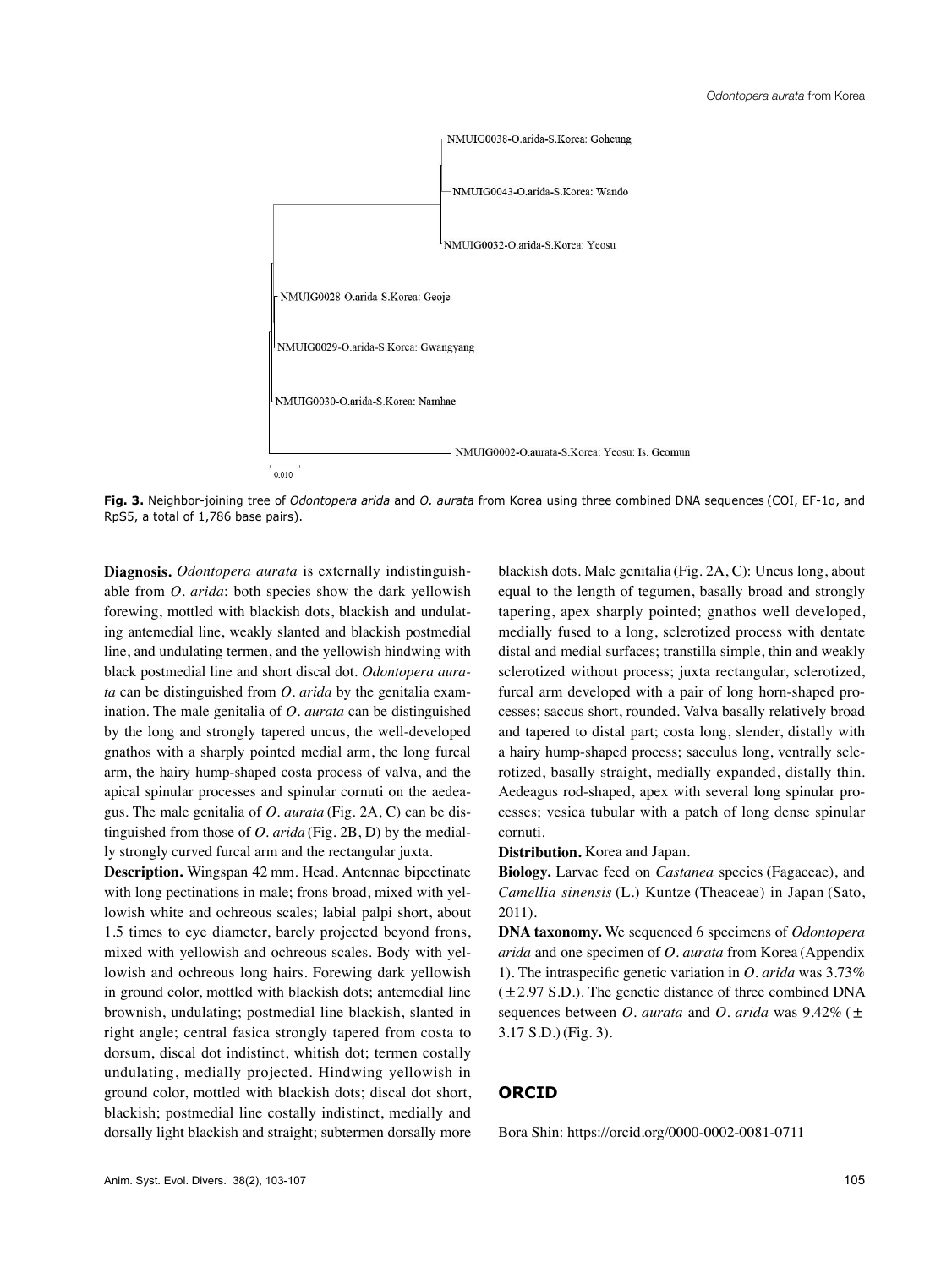Bora Shin, Sung-Soo Kim, Sei-Woong Choi

Sung-Soo Kim: https://orcid.org/0000-0001-5693-4142 Sei-Woong Choi: https://orcid.org/0000-0001-6326-399X

## **CONFLICTS OF INTEREST**

No potential conflict of interest relevant to this article was reported.

## **ACKNOWLEDGMENTS**

The study was supported by a grant from the National Institute of Biological Resources (NIBR), funded by the Ministry of Environment (MOE) of the Republic of Korea (NIBR 202102204).

### **REFERENCES**

Kumar S, Stecher G, Li M, Knyaz C, Tamura K, 2018. MEGA X: molecular evolutionary genetics analysis across computing platforms. Molecular Biology and Evolution, 35:15471549. https://doi.org/10.1093/molbev/msy096

- Prout LB, 1915. Geometridae. In: Die Gross-Schmetterlinge der Erde-Die Palaerktischen Spanner. Vol. 4 (Ed., Seitz A). Verlag des Seitzschen Werkes, Stuttgart.
- Sato R, 2011. Ennominae. In: The standard of moths in Japan. Vol. 2 (Ed., Kishida Y). Gakken Education Publishing, Tokyo, pp. 132-200.
- Scoble MJ, 1999. Geometrid moths of the world: a catalogue (Lepidoptera, Geometridae). CSIRO Publishing, Collingwood, pp. 1-1016.
- Skou P, Sihvonen P, 2015. Ennominae I. In: The geometrid moths of Europe, Vol. 5 (Ed., Hausmann A). Brill, Leiden, pp. 1-657. https://doi.org/10.1163/9789004265738
- Wahlberg N, Peña C, Ahola M, Wheat CW, Rota J, 2016. PCR primers for 30 novel gene regions in the nuclear genomes of Lepidoptera. ZooKeys, 596:129-141.
- Wahlberg N, Wheat CW, 2008. Genomic outposts serve the phylogenomic pioneers: designing novel nuclear markers for genomic DNA extractions of Lepidoptera. Systematic Biology, 57:231-242. https://doi.org/10.1080/10635150802033006

Received March 2, 2022 Revised April 6, 2022 Accepted April 6, 2022